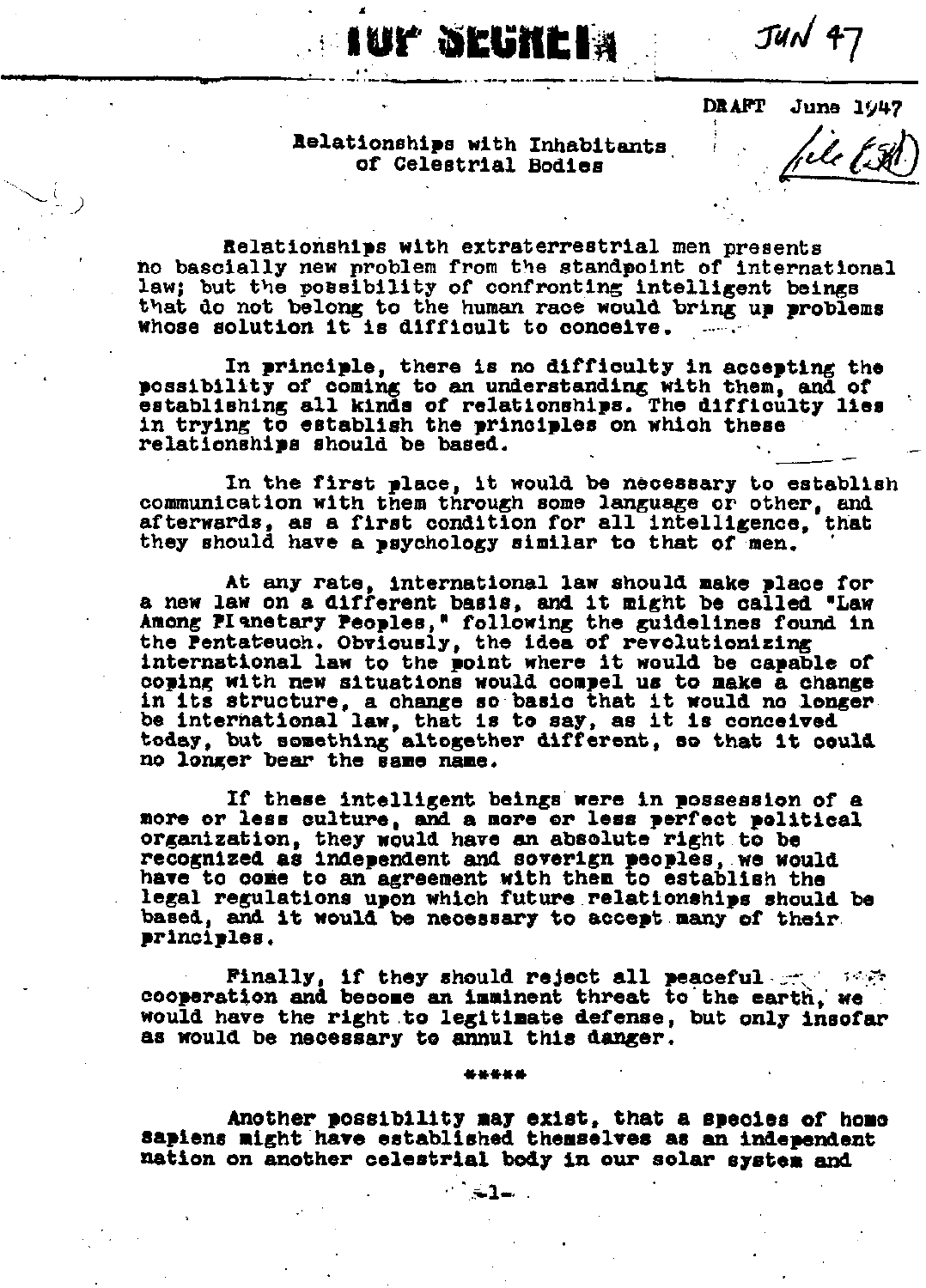### TOP SECRET **AN UNIVERSITY**

**- 光磁光体路** 

**evolved culturely independently from ours. Obviously, this possibility depends on many circumstances, whose conditions cannot yet be foreseen. However, we can make a study of the basis on which such a thing might have occurred,** 

. **In the first place, living conditions on these bodies lets say the moon,-or the planet Mars, would have to be such as to permit a stable, and to a certain extent, independent life, from an economic standpoint. Much has been speculated about the possibilities for life existing outside of our atmosphere and beyond, always hypothetically. and there are those who** *mo* **so far as to give formulas for the creation of an artificial atmosphere on the noon, which undoubtedly have a certain scientific foundation, and which may one way come**<br>In light, Lets assume that magnesium silingtes on the moon **to light. Lets assume that magnesium silicates on the moon may exist and contain up to 13 per cent water. Using energy and machines brought to the moon, perhaps from a space station, the rooks could be broken up, pulverized, and then backed to drive off the water of crystallization. This could be collected and then decomposed into hydrogen and oxygen, using an electric. current or the short wave radiation of the sun. The oxygen could be used for breathing purposes; the hydrogen night be used as a fuel.** 

In any case, if no existence is possible on celestrial. **bodies except for enterprises for the exploration of their natural riches, with a continuous interchange of the men who work on them, unable to establish themselves there indefinitely and be able to live isolated life, independence will never take place.** 

**Now we come to the problem of determining what to do if the inhabitants of celestial bodies, or extraterrestrial biological entitles (EBE) desire to settle here.** 

**1. If they are politically organised and possess a certain culture similar to our own, they may be recognized as a independent people. They could consider what degree of development would be required on earth for colonizing.** 

**2. If they consider our culture to be devoid of political unity, they would have the right to colonize. Of course, this colonization cannot be conducted on classic linos. • .«** 

**A superior form of colonizing will have to be conceived, that could be a kind of tutelage, possibly through the tacit approval of the United Nations. But would the United Nations legally have the right of allowing such tutelage over us in such a fashion?** 

**-2-**

' \* : •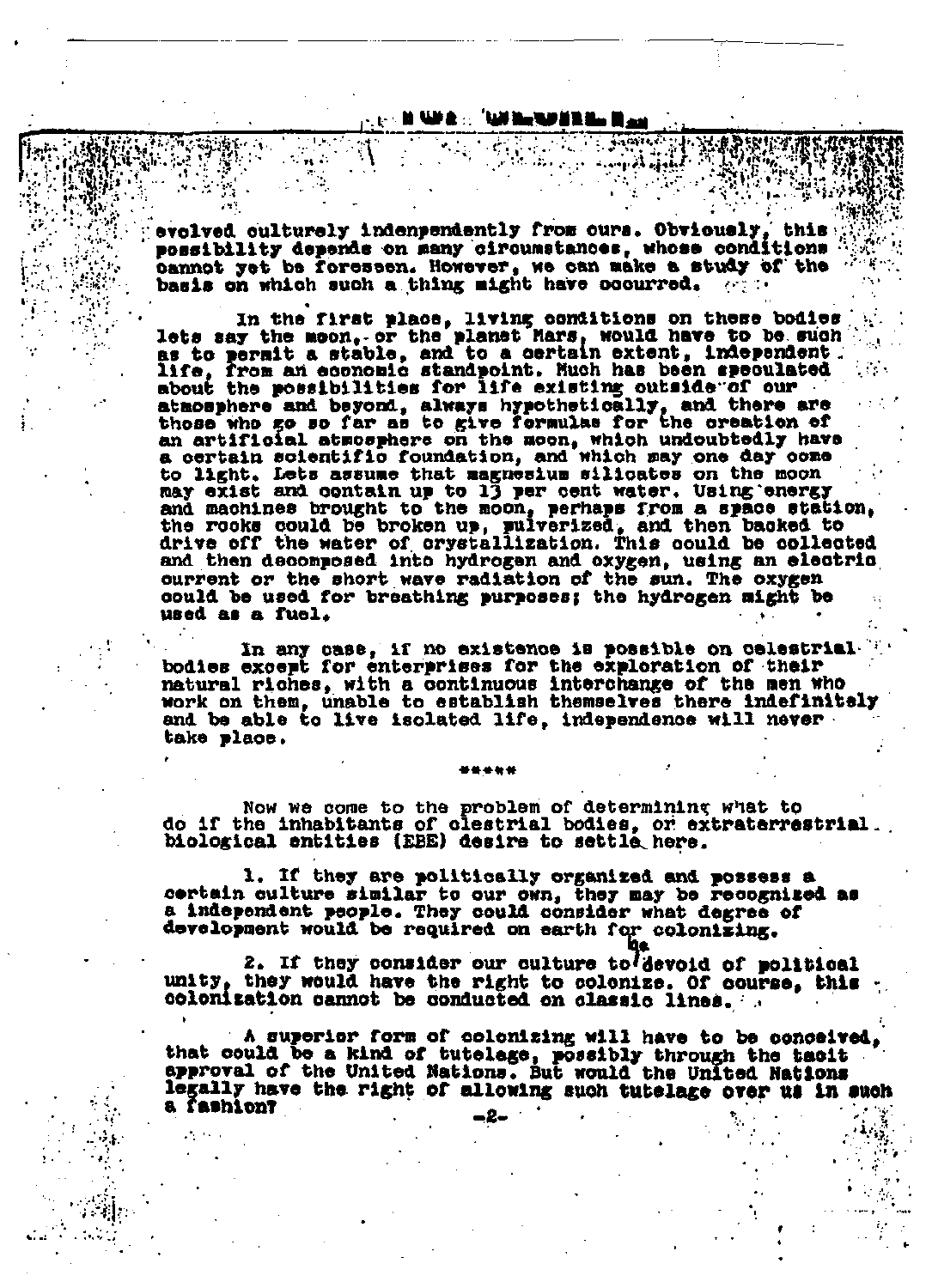#### an an **11 Màrtai<sub>r -</sub> 147 Maine an Lìne**<br>1882 - Chaidh Chuir - 147 An Lùnas أشبعه ा

. . . . . . . . .

Although the United Nations is an (a) international organization, there is no doubt that it would<sup>\$</sup> have no right of tutelage, since its domain does not extend **beyond relationships between its members. It would have the right to intervene only if the relationships of a member nation with a celestial body affected another member nation with an extraterrestrial people is beyond the domain of the United Nations, But if those relationships entailed a conflict with another member nation, the United. Nations would have the right to intervene•** 

○ A. BRAS A. LESS SANNA CHEES

**(b) If the United Nations were a supra-national organisation, it would have competency to deal with all problems related to extraterrestrial peoples. Of course, even though it is merely an international organisation, it could have this competence if itsmember states would be willing to recognize it.** 

**It is difficult to predict what the attitude of international law will bo with regard to the occupation by celestial peoples of certain locations on our planet, but the only thing that can be foreseen is that there will be a profound change in traditional concepts•** 

**We cannot exclude the possibility that a race of extraterrstrial people more advanced technologically and economically may take upon itself the right to occupy another celestial body. How, then, would this occupation come about?** 

The idea of exploitation by one celestrial **state would be rejected, they may think it would be advisable to grant it to all others capable of reaching another celestial body. But this would be to maintain a situation of privilege for these states.** 

**2. The division of a celestial body into zones and the distribution of them among other celestial states. This would present the problem of distribution. Moreover, other celestial states would be deprived of the possibility of owning an area, or if they were granted one it would involve complicated operations.** 

**3. Indivisible co-sovereignty, giving each celestial state the right to make whatever use is most convenient to. . its interests, independently of the others. This would create a situation of anarchy, as the strongest one would**  win out in the end.

**4. A moral entity? The most feasible solution it** v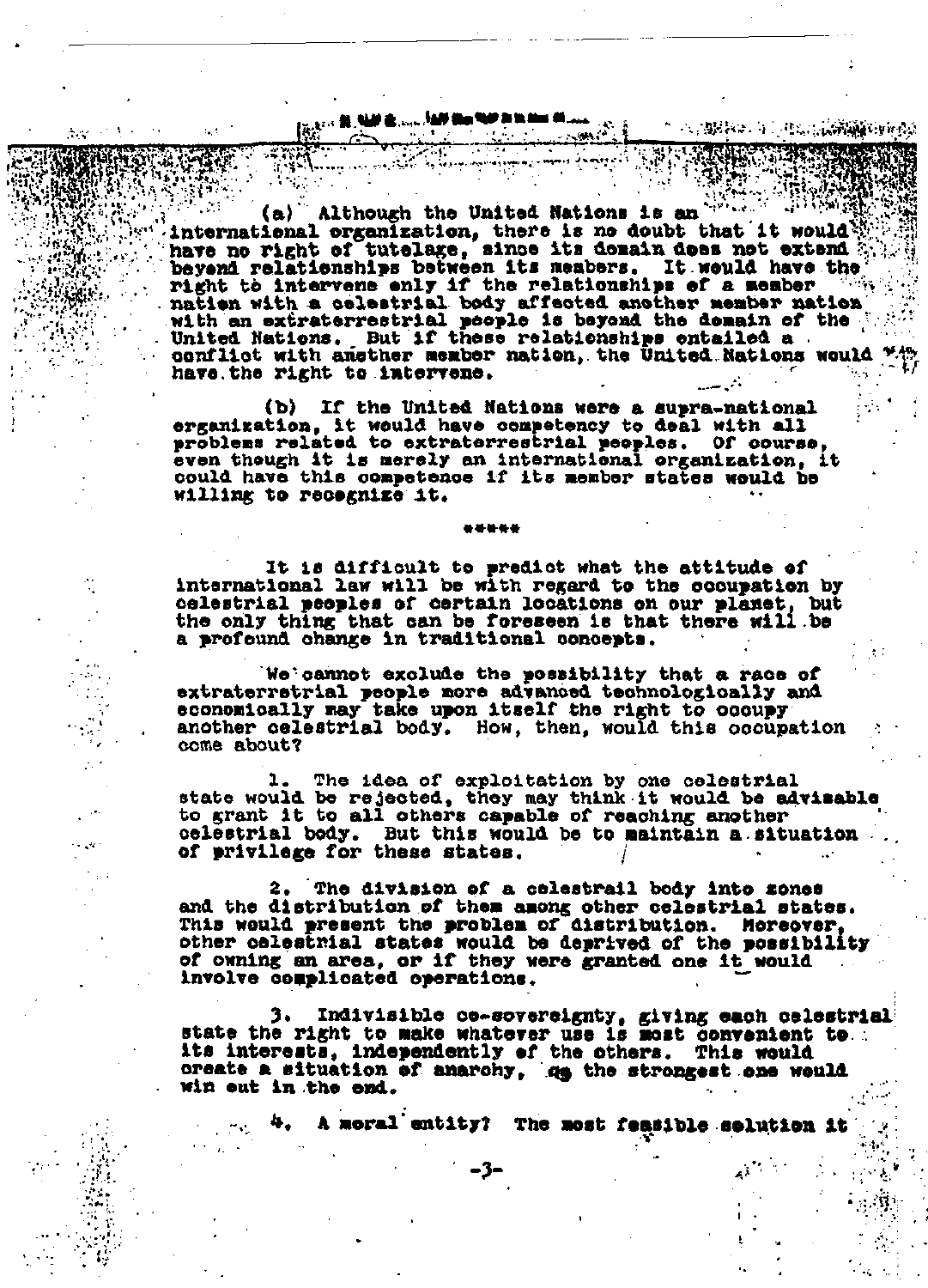**seem would be this one, submitt an agreement providing far the peaceful absorbtion of a celestial race(s) in such a manner that our culture would remain intact with guarantees that their presence not be revealed.**  gers .

**Actually, we do not believe it necessary to go that far. It would merely be a natter of internationalizing celestial peoples, and creating an international treaty intsrument preventing exploitation of all nations belonging to the United Nations.** 

**Occupation by states here on earth, which has lost all interest for international law, since there were no more res nullius territories, is beginning to regain all its importance in cosmic international law.** 

\*\*\*\*\*

 $\ddotsc$ 

 $\mathcal{G}^{\star}$ 

š.  $\sum_{i=1}^{n}x_{i}$ 

 $\mathcal{L}(\mathcal{G})$ 38

Л.

÷

 $\sim$ 

**Occupation consists in the appropriation by a state of res nullius.** 

**Until the last century, occupation was the normal means of acquiring sovereignty over territories, when explorations made possible the discovery of new regions, either unihabited or in an elementary state of civilization.** 

**The imperialist expansion of the states came to an end with the end of regions capable of being occupied, which have now been drained from the earth and exist only in interplanetary space, where the celestial states present new problems.** 

\*\*\*\*\*

**Res nullius is something that belongs to nobody such as the moon. In international law a celestial body is not subject to the sovereignty of any state is considered res nullius. If it could be established that a celestial body within our solar system such as our moon was, or is occupied by another celestial race, there could be no claim of res nullius by any state on earth (if that state should decide in the future to send explorers to lay claim to it). It would exist as res communis, that is that all celestial states have the same rights over it.** 

**And now to the final question of whether the presence of celestial astroplanes in our atmosphere is a direct result of our testing atomic weapons?** 

\*\*\*\*\*

**The presence of unidentified space craft flying in our atmosphere (and possibly maintaining orbits about our**  planet) is now, however, accepted by our military.

usdetacto

**מסכ** 

 $\mathcal{L}_{\mathbf{z}}$ 

she's logic

 $\epsilon_{\rm{tot}}$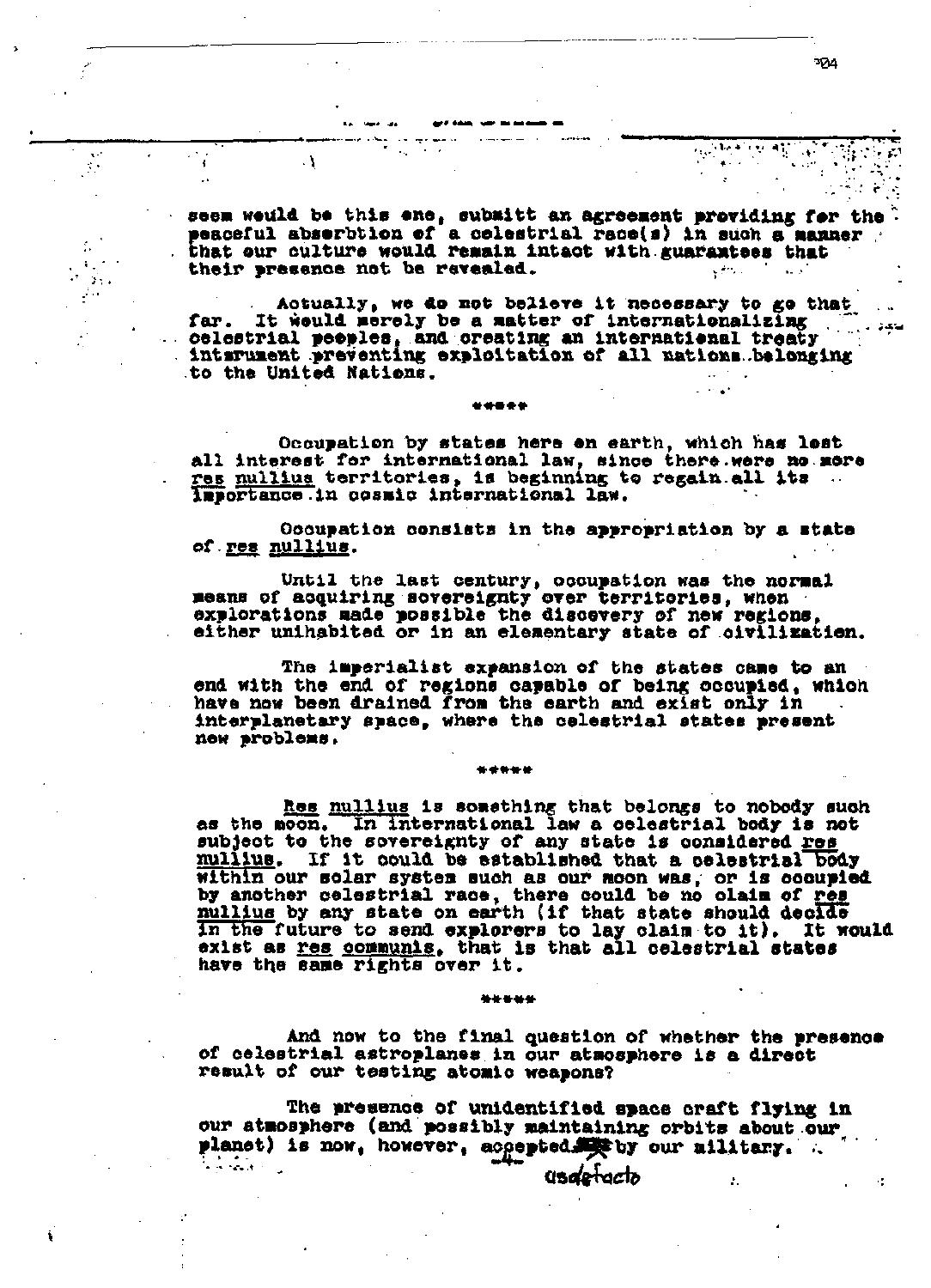**On every question of whether the United States will continue testing of fission bombs and develop fusion devices (hydrogen bombs), or reach an agreement to disarm and the exclusion of weapons that are too destructive, with the exception of chemical warfare, on which, by some miracle we cannot even an agreement has been reached.** The community of the second the second the second the second the second the second the second the second the second the second the second the second the second the second the se **lamentations of philosophers, the efforts of politicians, and the conferences of diplomats have been doomed to failure and have accomplished nothing.** 

 $\sim$  with  $\sim$ 

**The use of the atomic bomb combined with space vehicles poses a threat on a scale which makes it absolutely**  necessary to come to an agreement in this area. **appearance of unidentified space vehicles (opinions are sharply divided as to their origin) over the skies of Europe and the United States has sustained an ineradical fear, an anxiety about security, that is driving the great powers to make an effort to find a solution to the threat.** 

**Military strategists foresee the use of space craft with nuclear warheads as the ultimate weapon of war. Even the deployment of artificial satellites for intelligence gathering and. target selection is not far off. The military importance of space vehicles, satellites as well as rockets is indisputable, since they project war from the horizontal plane to the vertical plane in its fullest sense. Attack no longer comes from an exclusive direction, nor from a determined country, but from the sky, with the practical impossibility of determining who the aggressor is, how to intercept the attack, or how to effect immediate reprisals• These problems are compounded further by identification. How does the air defense radar operator identify , or more precisely, classify his target?** 

医前列腺炎

**At present, we can breath a little easier knowing that slow moving bombers are the mode of delivery of atomic bombs that can be detected by long-range early warning radar.**  But what do we do in lets say ten years from now? When **artificial satellites and missiles find their place in space, we must consider the potential threat that unidentified space craft pose. One must consider the fact that mis-identification of these space craft for a intercontenental**  missile in a re-entry phase of flight could lead to accidental

**Lastly, we should consider the possibility that our atmospheric tests of late could have influenced the arrival of celestial scrutiny. They could have been, curious or even alarmed by such activity (and rightly so, for the Russians**  would make every effort to observe and record such tests).

**In conclusion, it is our professional opinion based on**  submitted data that this situation is extremely perilous, and